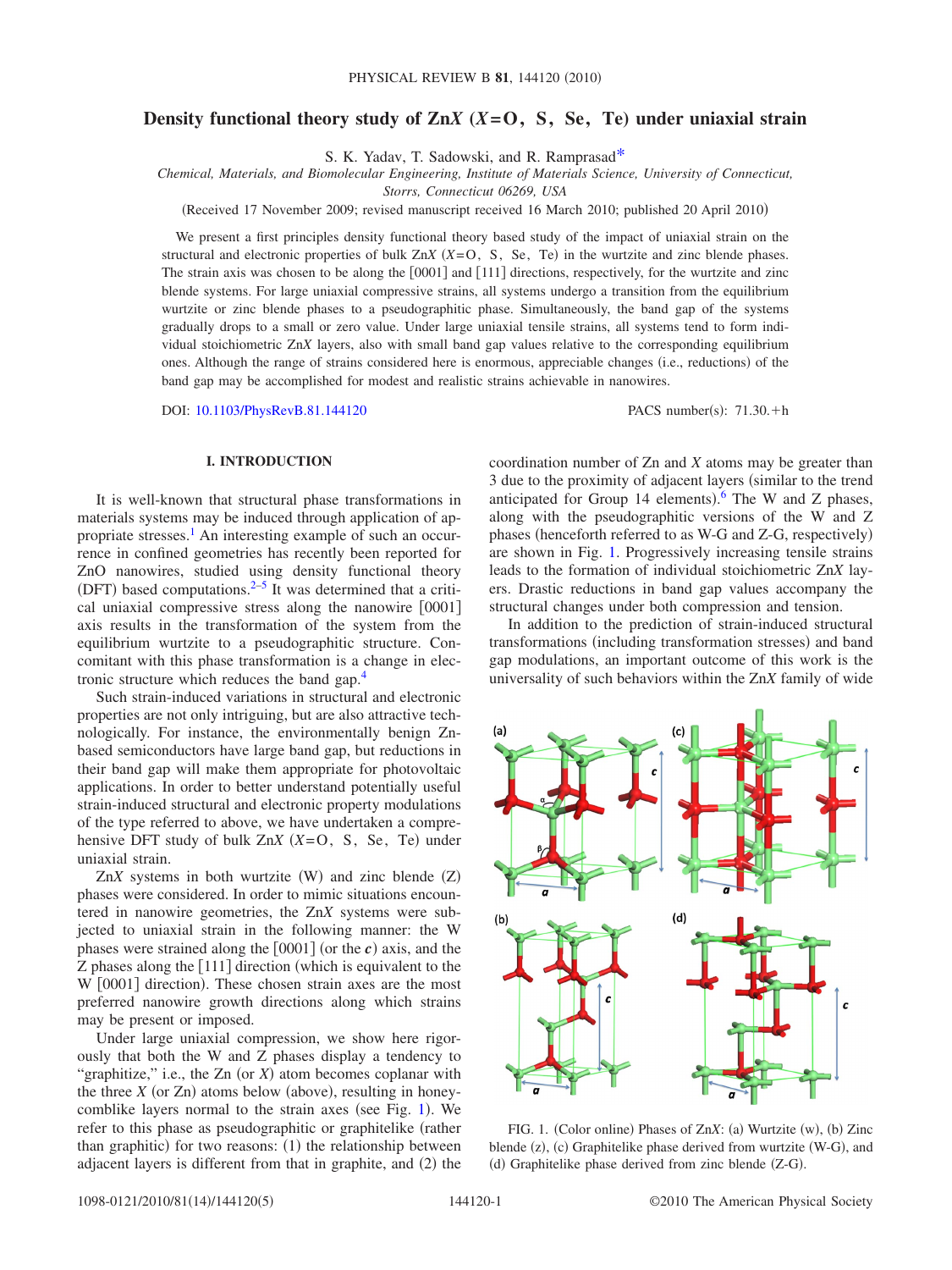| phase for each system. |       |                |                  |                  |                  |                  |
|------------------------|-------|----------------|------------------|------------------|------------------|------------------|
| System                 | Phase | This work      |                  |                  | Expt.            |                  |
|                        |       | E              | $\boldsymbol{a}$ | $\boldsymbol{c}$ | $\boldsymbol{a}$ | $\boldsymbol{c}$ |
| ZnO                    | W     | $\Omega$       | 3.29             | 5.28             | 3.24             | 5.20             |
|                        | Ζ     | 55             | 4.60             |                  |                  |                  |
| ZnS                    | W     | $\overline{0}$ | 3.85             | 6.29             | 3.82             | 6.26             |
|                        | Ζ     | $-6$           | 5.45             |                  | 5.41             |                  |
| ZnSe                   | W     | $\Omega$       | 4.05             | 6.62             | 4.00             | 6.54             |
|                        | Ζ     | $-9$           | 5.73             |                  | 5.67             |                  |
| ZnTe                   | W     | $\Omega$       | 4.36             | 7.14             | 4.27             | 6.99             |
|                        | Ζ     | $-12$          | 6.16             |                  | 6.10             |                  |

<span id="page-1-2"></span>TABLE I. Calculated equilibrium lattice parameters, in  $\tilde{A}$ , of  $ZnX$  in the wurtzite  $(W)$  and zinc blende  $(Z)$ phases, compared with experiments. Also listed is the energy per Zn*X* pair *E*- in meV, with respect to the W

band gap semiconductors. We also note that the Zn*X* series displays interesting chemical trends. For instance, increasing values of the anion  $(X)$  atomic number correlate to greater sensitivity of the band gap variation with strain.

This article is organized as follows. Details of the calculations along with descriptions of the structural models are provided in Sec. [II.](#page-1-0) Our results concerning structural changes, transformation stresses, and electronic structure modulations due to strain are described in detail in Sec. [III.](#page-1-1) We discuss the implications of our findings in Sec. [IV,](#page-4-6) before concluding with a summary in Sec. [V.](#page-4-7)

#### **II. METHODS AND MODELS**

<span id="page-1-0"></span>Our DFT calculations were performed using the Vienna ab initio simulation package (VASP) (Ref. [7](#page-4-8)) with the PW91 generalized gradient approximation,<sup>8</sup> projector-augmented wave (PAW) (Ref. [9](#page-4-10)) pseudopotentials and a cut-off energy of 495 eV for the plane wave expansion of the wave functions. A Monkhorst-Pack *k*-point mesh of at least  $5 \times 5 \times 5$ was required to obtain well-converged results. Structural and energetic results for strainfree bulk Zn*X* systems determined using these approximations and parameters are listed in Table [I.](#page-1-2) The lattice parameters (a and c for the W phase, and a for the Z phase) obtained here are in reasonable agreement with available experimental data. $10,11$  $10,11$  Moreover, the predicted equilibrium phase is W for ZnO and Z for ZnS, ZnSe, and ZnTe, again in agreement with prior work.<sup>11</sup>

Calculations involving strain required just the primitive unit cell containing two  $ZnX$  pairs for the W phases [Fig.  $1(a)$  $1(a)$ ], but unit cells containing three ZnX pairs were required in the case of the Z phases [Fig.  $1(b)$  $1(b)$ ]. For ease of comparison, we define the *c* of the Z phase to be 2/3 of the height of the unit cell shown in Fig.  $1(b)$  $1(b)$ , so that this  $c$  is commensurate with that of the W phase. In anticipation of the tendency for graphitization, calculations in which the symmetry of the system was constrained to be in the W-G or Z-G phases were also performed, using the unit cells shown in Figs.  $1(c)$  $1(c)$  and  $1(d)$  $1(d)$ , respectively. In all calculations involving strain,  $c$  was fixed at a specific value, and the optimal value of *a* corresponding to each fixed *c* value was determined. All such calculations involved optimization of the atomic positions such that each component of the force on every atom was smaller than 0.02 eV/Å.

### **III. RESULTS**

### **A. Structural transformations**

<span id="page-1-1"></span>Figure  $2(a)$  $2(a)$  shows variation of *a* with *c* for the W and Z phases, with the inset showing the corresponding variation of the relative change in the volume of the unit cell with uniaxial strain. Interestingly, while the *a* and the volume change are roughly equivalent for the W and the Z phases for most of the strain range considered, the volume change in the W phase appears to saturate at about −6% beyond compressive strains of about −10%, while the Z phase continues to show decreases in volume beyond this strain.

The most dramatic feature of the structural changes with respect to uniaxial compression is the transformation of the systems from structures that display  $sp^3$  hybridization to ones that display graphitelike features. This transformation is evident from Fig.  $2(b)$  $2(b)$ , which portrays the variation of the two inequivalent *X*-Zn-*X* bond angles  $\alpha$  and  $\beta$ , defined in Fig.  $1(a)$  $1(a)$  with *c* for the W phase. While  $\alpha$  and  $\beta$  are both 109.5 $\degree$  close to equilibrium (characteristic of  $sp^3$  hybridization in the W phase), they gradually approach limiting values of  $120^{\circ}$  $120^{\circ}$  $120^{\circ}$  and  $90^{\circ}$ , respectively. The inset of Fig.  $2(b)$  shows that for uniaxial compressive strains greater than about 15%, transformation to the graphitelike phase is complete.

For large tensile uniaxial strains,  $\alpha$  and  $\beta$  saturate at 114° and 104°, respectively. Thus, in the limit of large *c*, individual stoichiometric Zn*X* layers are formed, but the Zn and *X* atoms are not in the same plane. Although the range of strains considered here may be viewed as being unrealistically large, we note that strains as high as 15% have been observed before fracture in ZnO nanowires with diameters of about 200 nm[.12](#page-4-13) Also, large strains without the creation of extended defects may be achieved in epitaxial core-shell het-erostructure nanowires (through lattice mismatches).<sup>[13](#page-4-14)[,14](#page-4-15)</sup>

#### **B. Transformation stresses**

In order to determine the stresses at which the W or Z phase may be expected to transform to the W-G or Z-G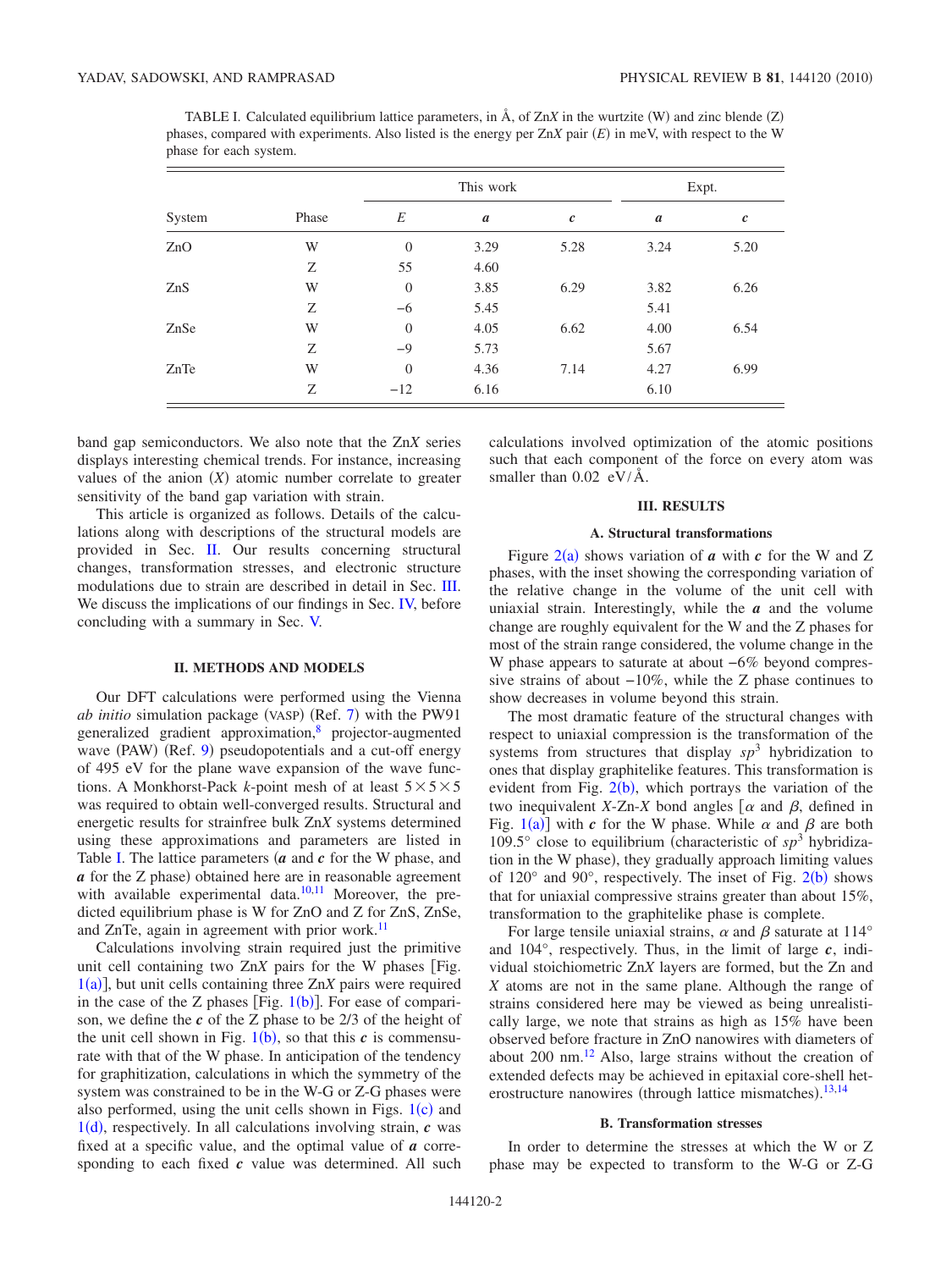<span id="page-2-0"></span>

FIG. 2. (Color online) (a) Variation of *a* with *c*. Inset shows the corresponding variation of the change in the volume of the unit cell with respect to the change in the *c*, with respect to the corresponding equilibrium values  $c_0$  and  $V_0$ . (b) Variation of the angles  $\alpha$  and  $\beta$  [defined in Fig. [1](#page-0-0)(a)] with *c* in the W phase. The ovals group together curves corresponding to the same angle  $(\alpha \text{ or } \beta)$ . Inset shows the same data as the main plot, but in terms of the variation of the angles with change in *c*.

phase, the enthalpy per Zn*X* unit, *H*, of each of the phases considered was determined as a function of the uniaxial stress, using the relation:  $H = E - \sigma_z V$ , where  $E, \sigma_z$ , and V are, respectively, the energy per Zn*X* unit, the uniaxial stress along the *c* axis, and the volume per Zn*X* unit. Figure [3](#page-2-1) displays our results. Focusing first on the  $W \rightarrow W-G$  transformation [Fig.  $3(a)$  $3(a)$ ], it is evident that under tensile stresses (positive  $\sigma_z$  values), the W phases are all more stable than the W-G phases. However, under compressive stresses, all Zn*X* W phases clearly display instabilities to the transformation to the corresponding W-G phases. The instabilities are characterized by "kinks" when the W enthalpy curves abruptly become coincident with the W-G enthalpy curves. The locations of the kinks are indicated using vertical dotted lines in Fig.  $3(a)$  $3(a)$ . The compressive stresses corresponding to the kinks (taken to be the W $\rightarrow$ W-G transformation stresses) are estimated to be about 8, 12.5, 11.5, and 11.8 GPa, respectively, for ZnO, ZnS, ZnSe, and ZnTe.

In contrast to the  $W \rightarrow W-G$  transformation, the  $Z \rightarrow Z-G$ transition [Fig.  $3(b)$  $3(b)$ ] appears to occur much more smoothly, and asymptotically, although the presence of faint kinks can be seen for ZnTe. We are thus unable to provide actual trans-

<span id="page-2-1"></span>

FIG. 3. (Color online) Enthalpy per ZnX unit as a function of uniaxial stress along the  $c$  axis for (a) the W and W-G phases, and for (b) the Z and Z-G phases. Positive (negative) values of stresses represent tension (compression).

formation stress values for the  $Z \rightarrow Z$ -G transitions.

### **C. Electronic structure changes**

The variation of the band gap with the value of *c* is shown in Fig. [4.](#page-3-0) We note that although DFT underestimates the absolute value of the band gap, trends in band gap value changes are well predicted. For instance, although the band gap of ZnO is predicted to be 0.86 eV, considerably underestimated with respect to the experimental value of 3.37 eV, the first derivative of the band gap with respect to uniaxial strain along the *c* axis is determined here to be 0.02 eV for the equilibrium W phase, identical to the corresponding experimental value.<sup>15</sup> Moreover, DFT and the more sophisticated GW theory usually agree on pressure coefficients of band gap. $16$  Also, the specific choice of the exchangecorrelation functional appears not to change the trends in the variation of the band gap values. Figure  $4(a)$  $4(a)$ , for instance, shows band gap values calculated using both the GGA and the local density approximation  $(LDA)$  as a function of  $c$  for the W phase. The qualitative similarity between the LDA and GGA predictions is manifest.

Thus, in addition to the actual band gap values, we also show percentage changes of the predicted GGA band gap as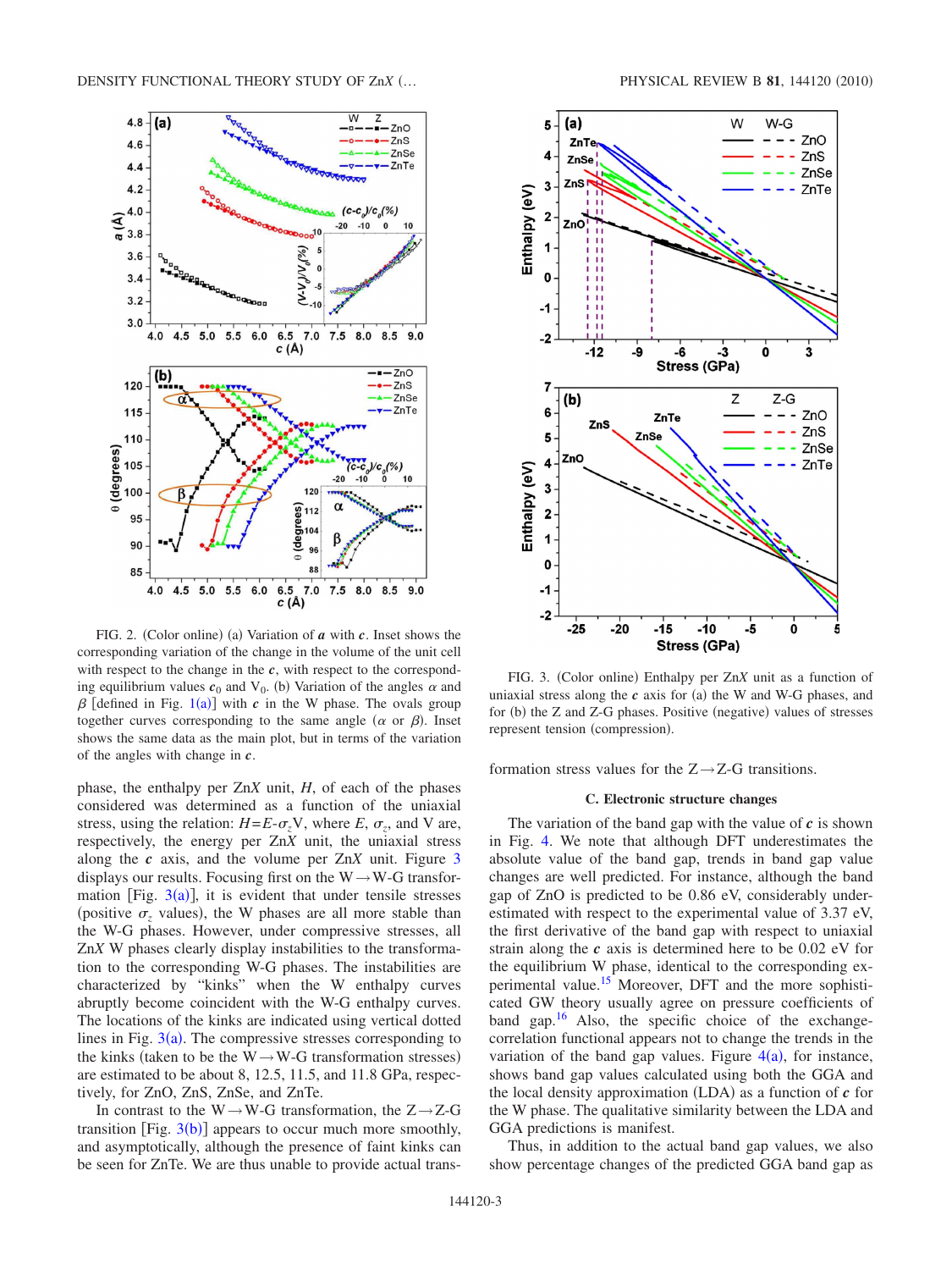<span id="page-3-0"></span>

FIG. 4. (Color online) Band gap  $(E^{gap})$  as a function of *c* for (a) the W phase, using the LDA (without symbols) and the GGA (with symbol), and (b) the Z phase using the GGA. The band gap value at equilibrium  $(E_0^{gap})$  is indicated for each case using open symbols. Insets show the corresponding relative change in the GGA band gap value with uniaxial strain.

a function of strain in the insets of Fig. [4.](#page-3-0) Several interesting observations can be made:  $(1)$  in all W phase cases [Fig.  $4(a)$  $4(a)$ ], uniaxial stretching along the *c* axis results in a decrease in the band gap. Upon uniaxial compression, the band gap initially increases slightly (consistent with prior experi-mental and theoretical work)<sup>[15,](#page-4-16)[17](#page-4-18)</sup> goes through a maximum, eventually decreases and approaches zero. The initial increase in the band gap under compression is the natural result of bonding and antibonding orbitals becoming more stabilized and destabilized, respectively. (2) In the case of the Z phases [Fig.  $4(b)$  $4(b)$ ], the maximum value of the band gap occurs at equilibrium (i.e., under strainfree situations). Both uniaxial tension and compression result in a decrease in the band gap value for all 4 ZnX systems studied. (3) In both W and Z phases, as can be seen from the insets of Fig. [4,](#page-3-0) the behavior of the change of the band gap with respect to strain is identical under uniaxial tension.

We note however that the rate at which the change in the band gap value drops under compression to −100% corresponding to a zero band gap) depends on the identity of the *X* anion. For instance,  $\sim 10\%$  uniaxial compression in the case of ZnTe in the W phase makes it metallic, whereas in the case of ZnO, a compression larger than 20% may be

<span id="page-3-1"></span>

FIG. 5. (Color online) Band structure and density of states (DOS) of ZnTe at uniaxial strains of  $-9\%$  (a), 0% (b), and  $+12\%$ (c). The left panel of each plot displays the band structure, the middle panel shows the DOS arising from the Zn  $s$ ,  $p_x$ ,  $p_y$ ,  $p_z$ , and *d* orbitals, and the right panel displays the DOS due to the Te *s*,  $p_x$ ,  $p_y$ , and  $p_z$  orbitals.

required to make its band gap vanish. This direct correlation between anion atomic number and sensitivity to uniaxial strain levels is reminiscent of a similar correlation between anion size and the pressure coefficient of the band  $\text{gap}^{17}$ identified earlier to be due to enhanced *s*−*s* and *p*−*p* coupling between cation and anion atoms).

To better understand the factors underlying the above mentioned band gap variations, we briefly consider details of